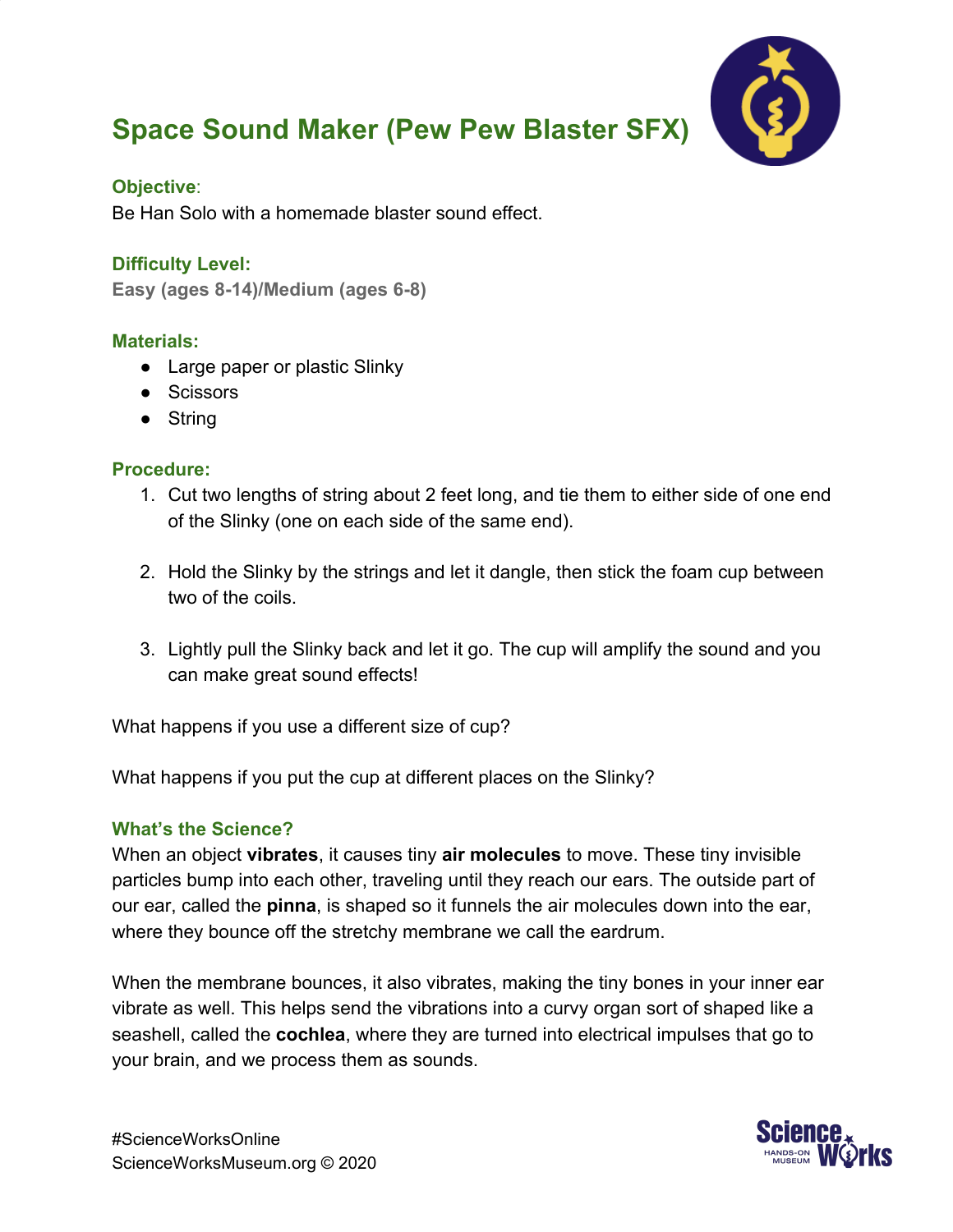Not all sounds move at the same speed! When the end of the Slinky hit the floor, vibrations traveled back up it and were **amplified**, or made more powerful, by the cup. The cup is hollow and full of air, so when it is vibrated, there is a lot of space for the air molecules to move around in. We perceive this as the sound being louder.

Some of the vibrations moved slower than others. The slower vibrations make sounds that we perceive as being lower in **pitch**. Faster-moving sound waves make sounds that we perceive as higher in **pitch**. The faster sound waves get to our ears first, and then the slower sound waves follow. We hear the higher-pitched blaster noise first, then the lower one.

#### **Explore More:**

Now, take the cup off your Slinky. Wrap the strings around your fingers and gently touch them to your ears. Let the Slinky fall to the ground again. What do you hear?

#### **Star Wars Trivia:**

Did you ever wonder who decided what a light saber sounds like?

Someone had to imagine it first, then think how to design that sound! Many of the sound effects in the Star Wars films were designed by Ben Burtt.

Some of the sounds Ben created as part of the Star Wars universe include R2D2's beeps, whistles, and chirps; light saber humming, blaster guns firing, Darth Vadar's mechanized breathing, and Ewokese, the language spoken by the fierce Endor natives.

Before the first Star Wars film (Star Wars Episode IV: A New Hope) was released in 1977, most science fiction movies used electronic sounds for spaceships and futuristic technology. Ben decided that for Star Wars, he wanted to use "found sounds" to create effects.

He used the sound of a film projector motor blended with feedback from an old television to create the low hum that we hear when lightsabers are powered up. He hit a tense metal wire on a radio tower with a wrench to create the 'pew-pew!' sound of a blaster firing -- that's the sound we are imitating here with the Slinky and cup.

Ben likes to put a sound effect he created, called "The Wilhelm scream," into his film projects. (If you have ever heard Goofy fall from something high in a Disney short, that yodeling yell is 'the Wilhelm scream'). Next time you are watching *A New Hope*, listen carefully and see if you can hear it!

#ScienceWorksOnline ScienceWorksMuseum.org © 2020